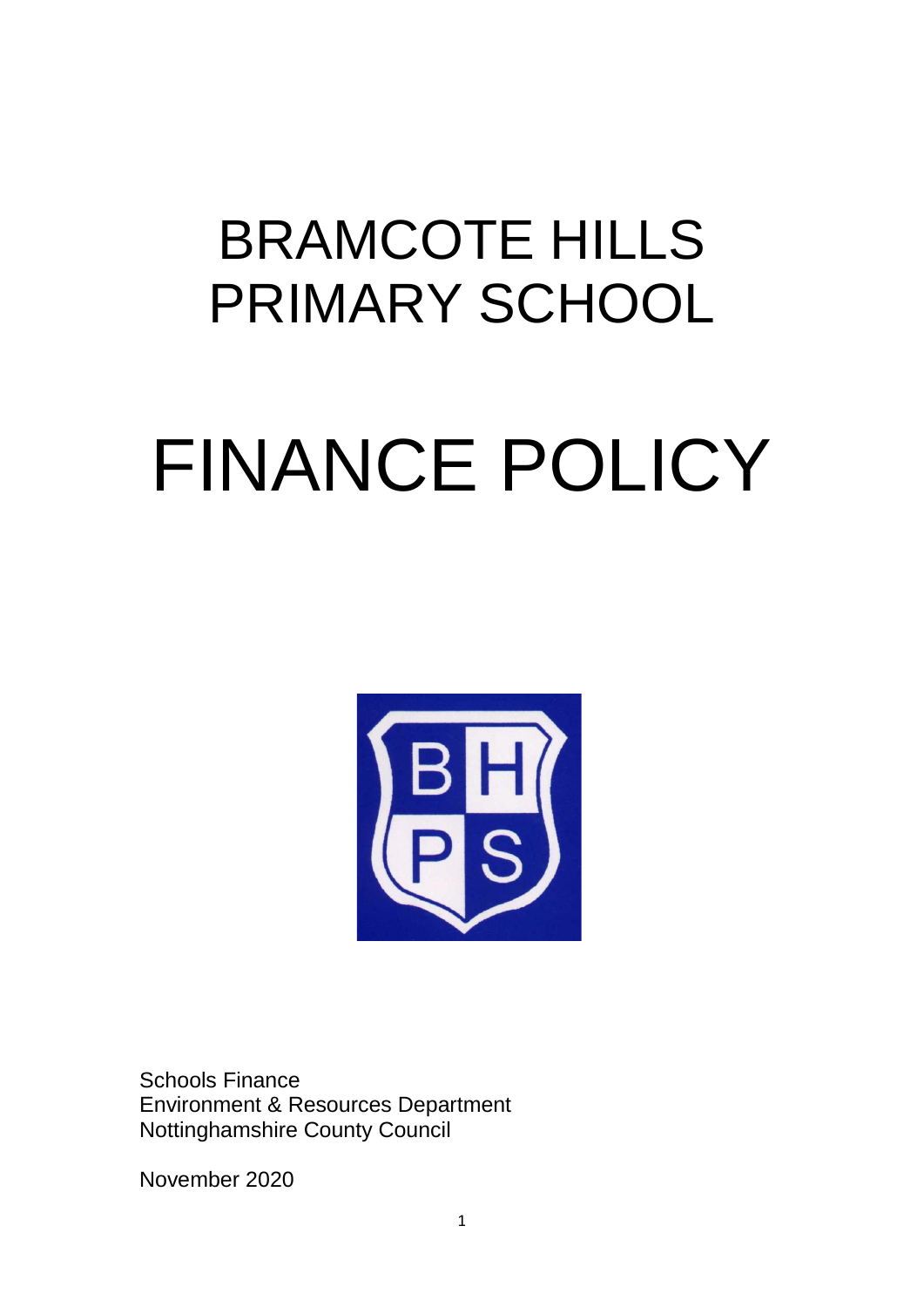# **BRAMCOTE HILLS SCHOOL FINANCE POLICY**

- Introduction
- Organisation of responsibility and accountability
- Financial planning and budget monitoring
- Internal financial controls
- Purchasing
- Income
- Banking
- Personnel and payroll
- Petty cash
- VAT and taxation
- Security of assets, stock and other property
- Insurance
- Data security
- School and other private funds

**Date approved by the** *Full Governing Body (approved by F&GP) on behalf of the Full Governing Body* **November 2020**

**Signed by** *Chair of Governors* 

**Date of next review Autumn 2021**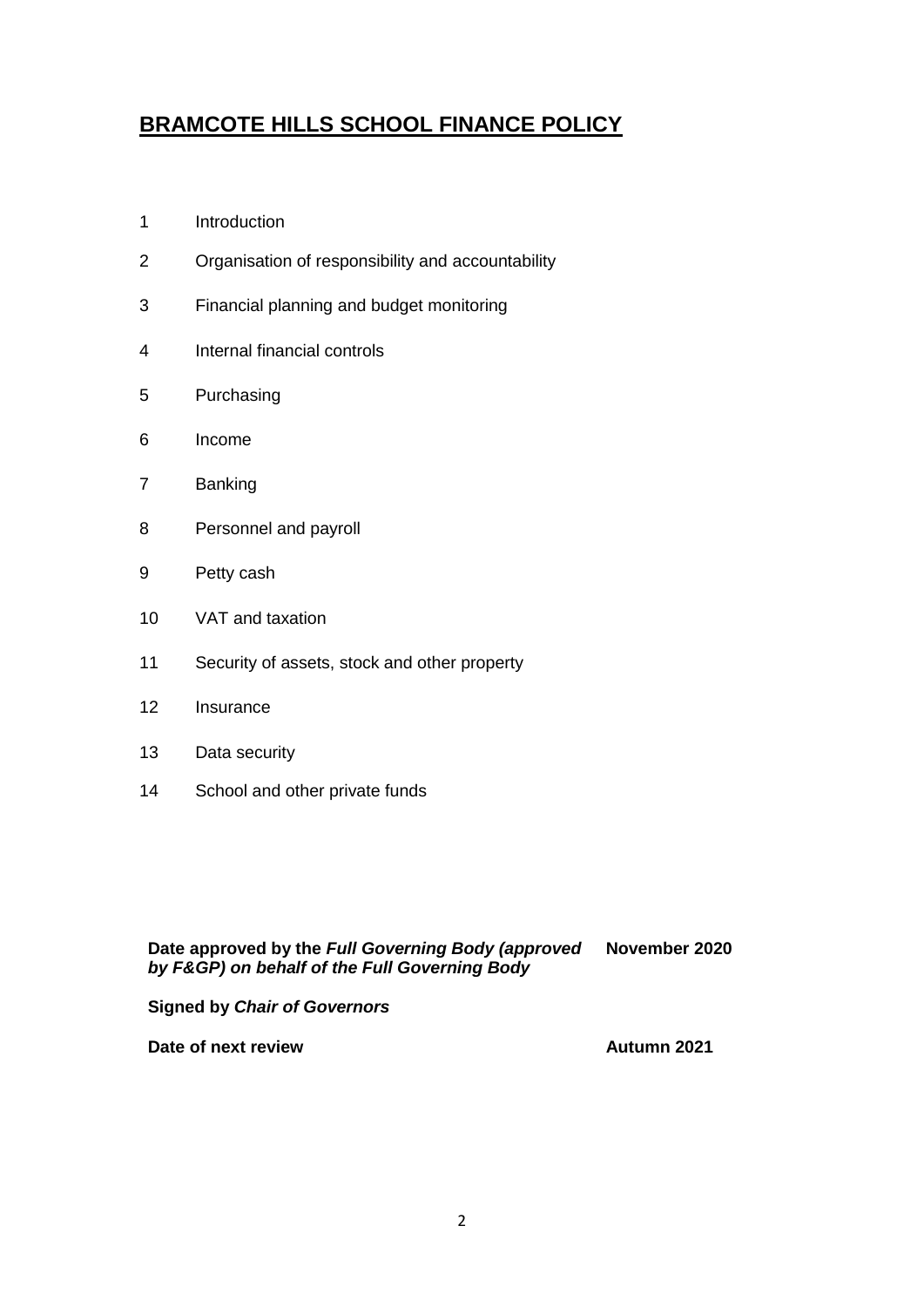# **1 INTRODUCTION**

The Governing Body recognises the need for good financial control over the schools' resources and has formulated this policy in order to achieve the standards of financial management as outlined in Ofsted guidelines, the DfE Schools Financial Value Standard and to ensure compliance with the Nottinghamshire Scheme for Financing Schools.

The key standards to be achieved are:

- The financial responsibilities of the Governing Body, its committees, the Headteacher and staff should be clearly defined and limits of delegated authority established.
- The budget should reflect the schools prioritised educational objectives as set out in the School Improvement / Development Plan, seek to achieve value for money and be subject to regular, effective monitoring.
- The school should establish sound internal financial controls to ensure the reliability and accuracy of its financial transactions.
- In accordance with section 2.6 of the LA Scheme for Financing Schools, the school should ensure that a professional internal audit of its financial arrangements takes place at a frequency determined by the Corporate Director Children, Families & Cultural Services and the Service Director, Finance, Infrastructure & Improvement.
- The school should ensure that purchasing arrangements achieve the principles of best value.
- All income due to the school should be identified and collected. All collections should be receipted, recorded and banked promptly.
- The school should properly control the operation of bank accounts and reconcile bank balances with the accounting records.
- There should be efficient procedures in place for the administration of personnel matters, including payroll where applicable.
- The school should control the use of petty cash.
- The school should ensure that it complies with VAT and other applicable tax regulations.
- Stocks, stores and other assets should be recorded and adequately safeguarded against loss or theft.
- The school should be adequately insured against exposure to risks.
- The Governing Body and Headteacher should be satisfied that they are meeting the requirements of the Data Protection Act 2018 (including the General Data Protection Regulation) and any subsequent regulations and amendments.
- School voluntary funds should be administered as rigorously as public funds.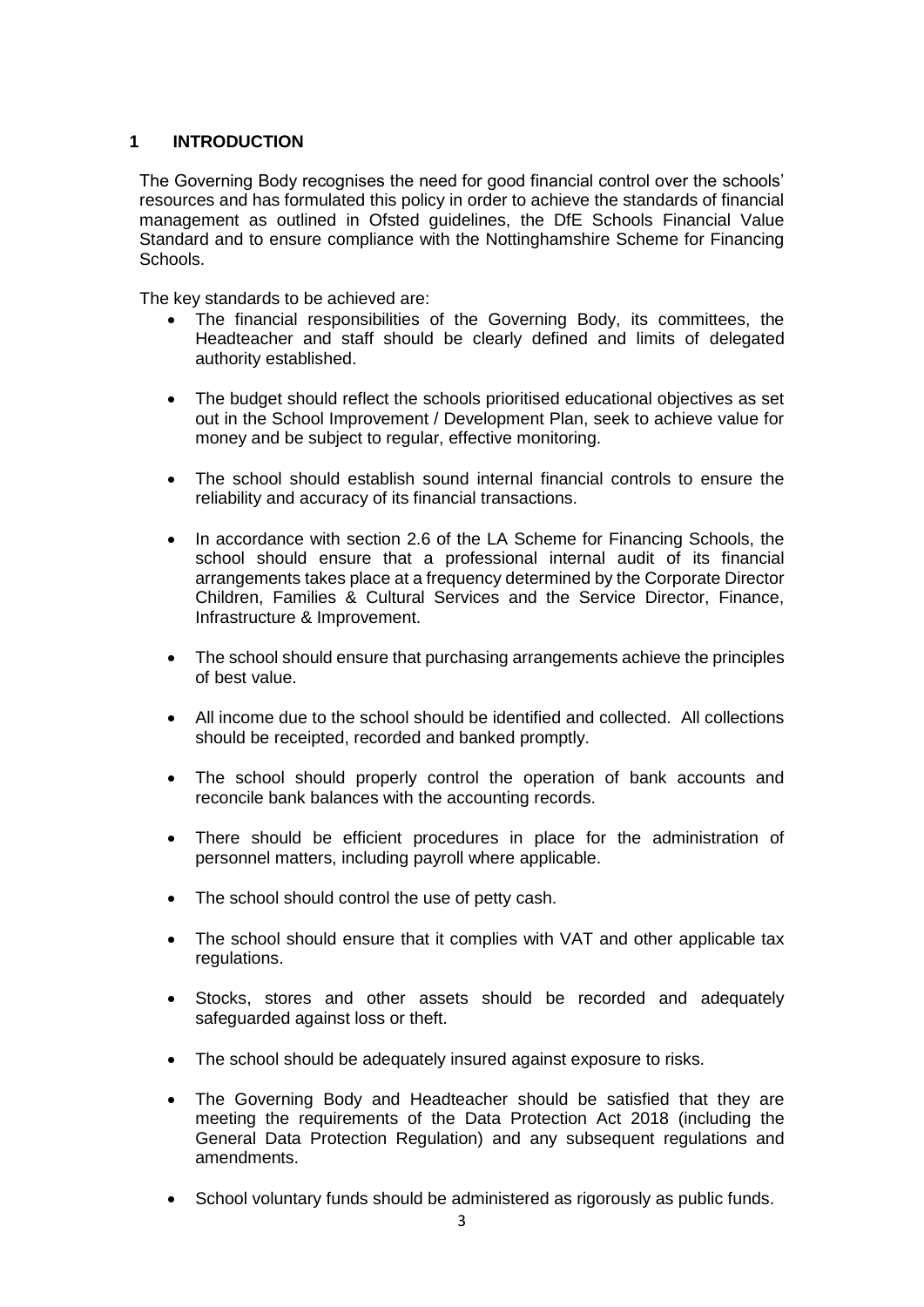#### **2 ORGANISATION OF RESPONSIBILITY & ACCOUNTABILITY**

#### **2.1 Full Governing Body**

#### *Membership as at 5 th November 2020*

#### *Chair: Kirsten Rawson*

#### **A membership list is published on the school website**

#### *Quoracy: 9*

(The quorum for the full governing body is 50% rounded up to the nearest whole number of the governors in post).

#### **Role:**

The Governing Body has a strategic role in determining the educational and financial priorities of the school, ensuring that the financial resources delegated to it are used effectively and that adequate internal controls are maintained over these.

#### **Responsibilities:**

- To fulfil the statutory responsibility for the administration of financial management within the school.
- To formulate the written description of financial systems and procedures and ensure that these comply with the Nottinghamshire Scheme for Financing Schools.
- To set out in writing the roles and responsibilities of the Governing Body, its committees, the Head teacher, School Business Manager, Administrative Assistant, Clerical Assistant and staff budget holders in relation to financial decision making in a Finance Policy.
- To undertake an annual review of the agreed roles and responsibilities by completing the School Governors' Decision Planner.
- To set up a Finance Committee to consider strategic financial issues on behalf of the Governing Body, and to review the committee's remit and membership on an annual basis.
- To establish the financial limits of delegated authority to enter into commitments, to authorise invoices and the subsequent payment of these (e.g. cheques, BACS).
- To approve the financial procedures within the school and ensure that they comply with the Nottinghamshire Scheme for Financing Schools.
- To establish a register of business interests of governors, the Headteacher and any other staff who have the ability to influence financial decisions, to ensure that it is open to inspection and to oversee its maintenance through an annual review and/or update.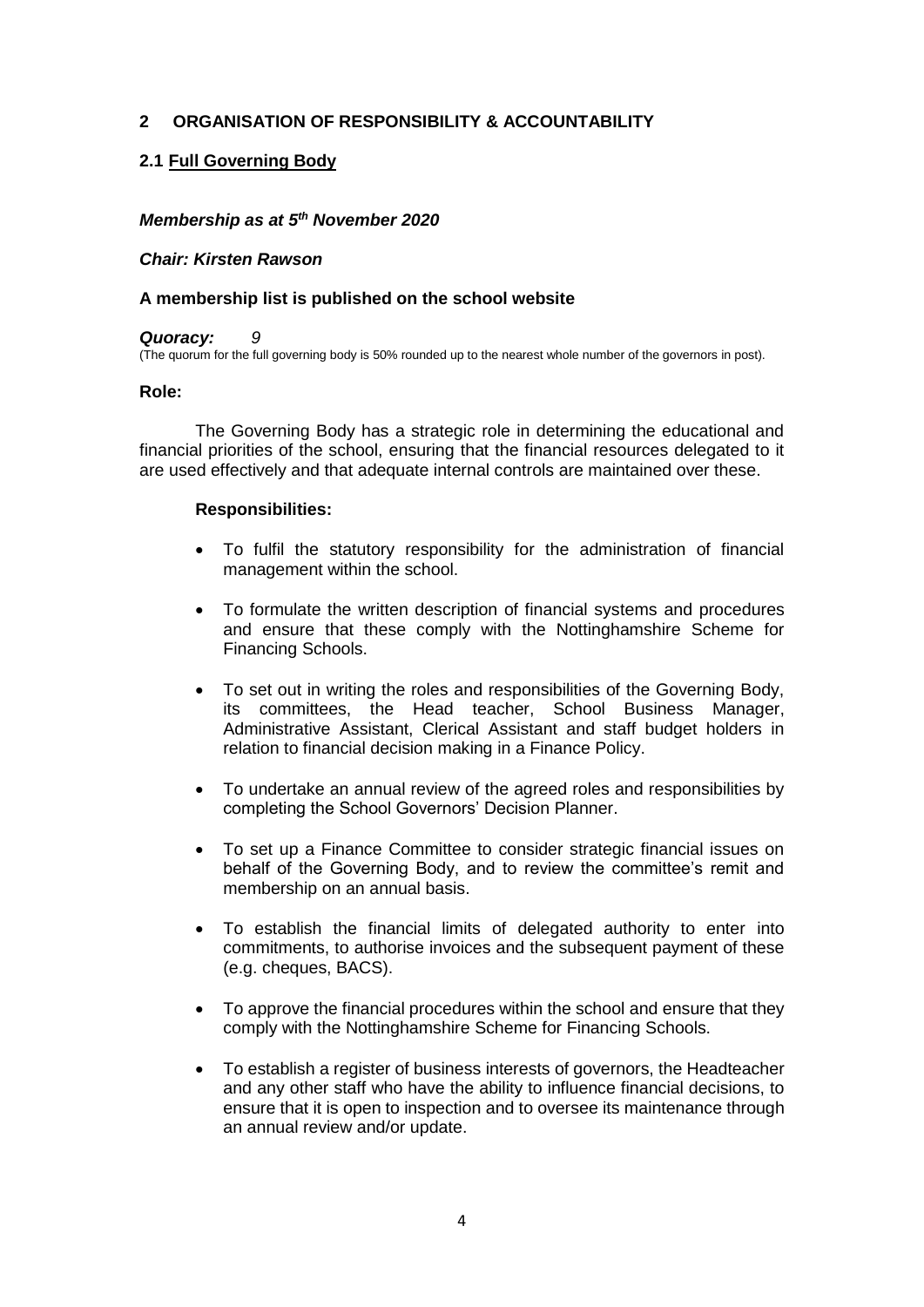- To ensure that the priorities, aims and objectives are outlined in the School Improvement Plan and are costed and clearly linked to the annual Budget Plan.
- To approve the annual Budget Plan and ensure that it is submitted to the LA by the required deadline.
- To approve the annual CFR governors' outturn statement and the proposed use of surplus balance in excess of recommended limits and (where relevant) ensure that the Intended use of Balances Return is submitted to the LA by the required deadline.
- To determine the level of detail, minimum frequency and general format of financial information to be provided to the Governing Body, especially in relation to budget monitoring reports.
- To report suspected financial irregularities to the Corporate Director, Children, Families & Cultural Services without delay, and as necessary convene disciplinary panels to consider the findings of investigations.
- To respond promptly to any recommendations made in audit reports and monitor the progress of any remedial action identified.
- To approve the writing off of irrecoverable debts and the disposal of surplus and damaged equipment.
- To ensure that the school is able to demonstrate compliance with the DfE Schools Financial Value Standard (SFVS).

#### **2.2 Finance Committee**

#### **Membership as at** *5 th November 2020*

*Chair:* Tiffany Granville

*Members:* Eileen Atherton, Simon Atkinson, Pete Taylor, Kirsten Rawson, Tiffany Granville, Ieuan Stanley

#### **Quoracy: 3** (The minimum quorum for a committee is 3 governors)

#### **Role:**

The Governing Body of *Bramcote Hills Primary School* has delegated the responsibilities as agreed in the School Governors' Decision Planner as outlined below to its Finance committee.

All delegated decisions will comply with the Nottinghamshire Scheme for Financing Schools.

#### **Responsibilities**:

• To oversee the preparation of the school's **annual budget plan** in accordance with the priorities within the school improvement plan (including the staff complement), for determination by the full Governing Body.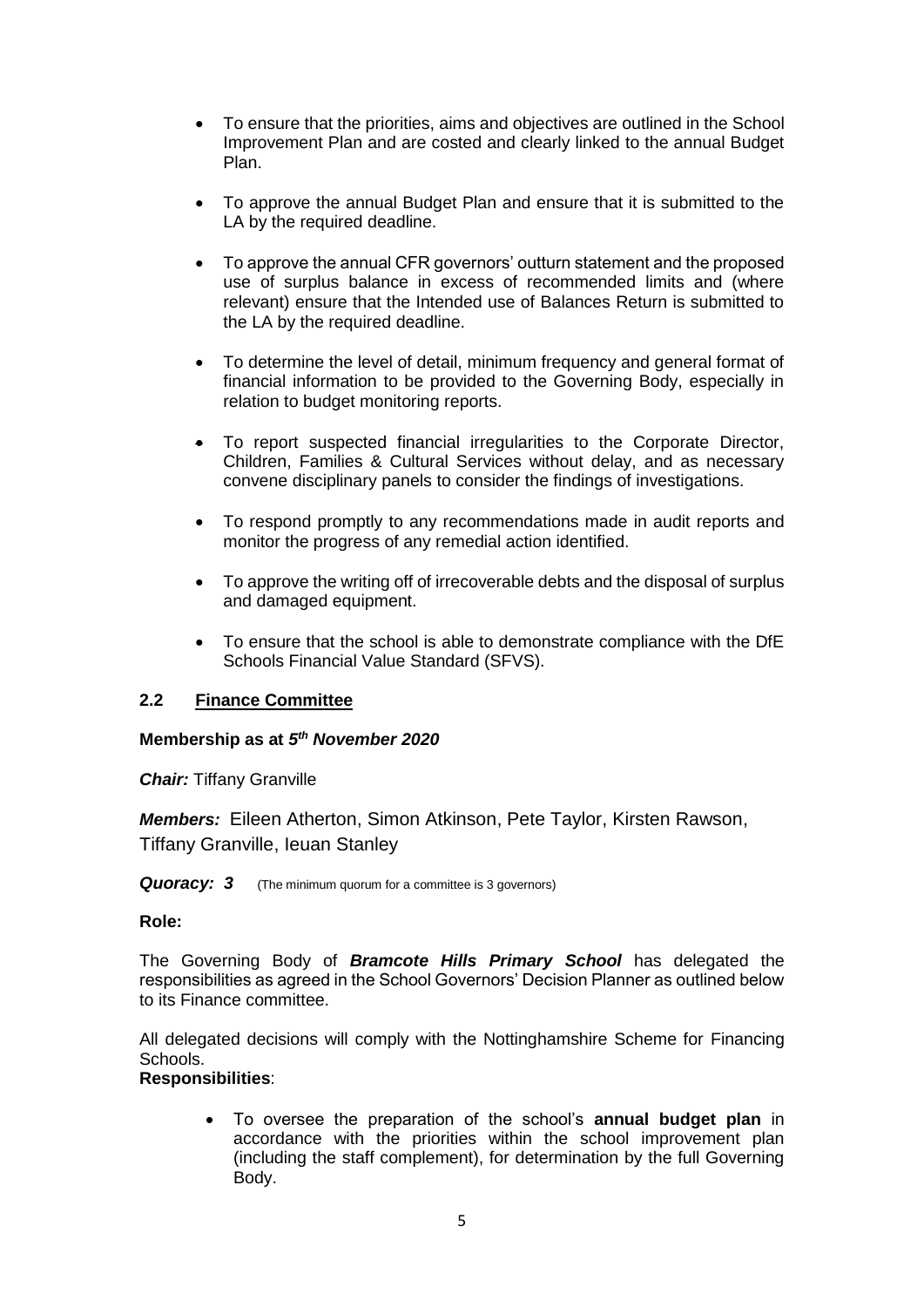- Review the completed **mid-year reforecast** return (to be submitted to Children & Families (C&F) Finance by 30<sup>th</sup> November) and note impact of any changes to the projected carry-forward
- To **monitor expenditure and income** by receiving regular reports from the Headteacher comparing expenditure to the original budget set, and report back to the full Governing Body.
- To undertake an annual review of the Finance Policy.
- To **approve virements** at the level specified in the school's agreed financial procedures and in accordance with the levels of delegation agreed by the full Governing Body.
- To approve the writing off of irrecoverable debts up to £250 and the disposal of surplus and damaged equipment.
- To operate the Governing Body's arrangements for **obtaining quotations and inviting tenders** in accordance with section 2.10 of the Nottinghamshire Scheme for Financing Schools.
- To approve **leasing arrangements** after consultation with C&F Finance.
- To ensure the **maintenance of the inventories and security of assets** and to approve in writing the method of disposal and the deletion of items from the inventory.
- To ensure that the **income from the sale of any assets** is managed in line with section 5.4 of the Nottinghamshire Scheme for Financing Schools.
- To formulate and recommend to the Governing Body a **lettings policy** where required in line with the LA policy.
- To formulate and recommend to the Governing Body a **charging and remissions policy** for activities.
- To determine arrangements regarding **petty cash.**
- To determine the arrangements for the **school fund accounts**, for the annual audit of these and approval of the annual audit certificate.
- To determine **insurance arrangements**.
- To determine matters relating to **building maintenance, health and safety and lettings** outside school hours in accordance with the Governors' delegated responsibilities.
- To **report appropriate financial information to parents** in a format approved by the Governing Body.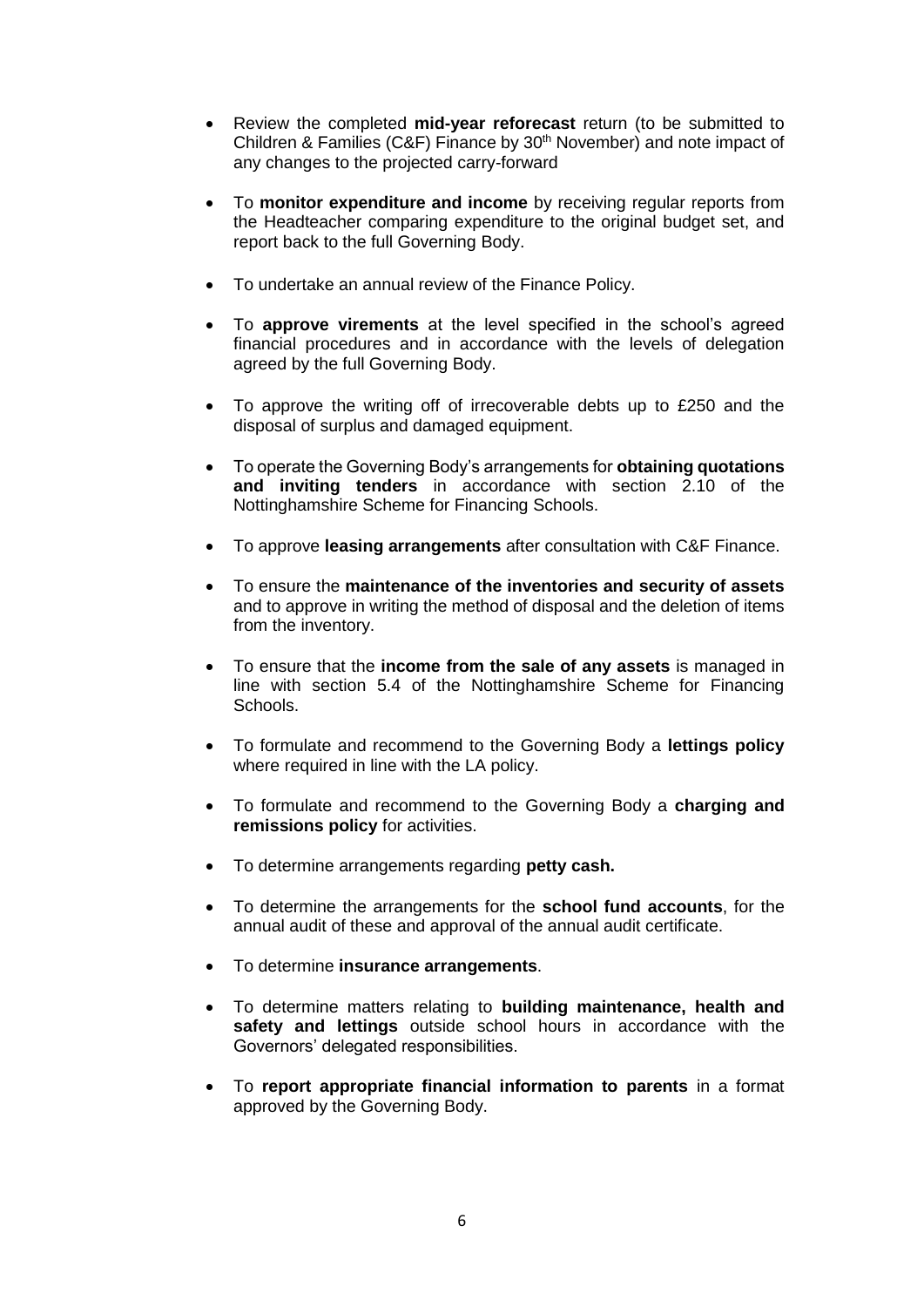## **2.3 The Headteacher**

#### **Headteacher as at 5th November 2020: Mr Pete Taylor**

#### **Role:**

To ensure that sound systems of internal control are in place and are implemented. To ensure that the financial administration of the school operates within the Nottinghamshire Scheme for Financing Schools. In the absence of the Headteacher, responsibilities outlined below will be delegated to the Deputy Head Teacher*.*

#### **Responsibilities:**

- To **prepare the annual budget plan** for the Governing Body's approval.
- Ensure that the **School Improvement Plan** priorities are properly costed and clearly linked to the school's budget plan.
- To undertake **budget monitoring** exercises on a monthly basis.
- To monitor the **cash flow**.
- To **provide reports** to the Governing Body on a termly basis on the financial position of the school. These should be in a format approved by the Governing Body and report any variations in expenditure against the approved budget plan.
- To **oversee the day to day management** of the school's financial administration, ensure that sound systems of internal control exist over these and ensure that they comply with the Nottinghamshire Scheme for Financing Schools.
- To report suspected **bank and/or cheque fraud** to the Senior Finance Business Partner – C&F Finance.
- To consider and respond promptly to **recommendations made in audit reports** and advise the Governing Body of any remedial action to be implemented.
- To **authorise orders, invoices and payments** up to the limits agreed by the Governing Body as outlined in section 5 of this policy.
- **Organisation of personnel** in respect of financial administration, also ensuring that there are satisfactory contingency arrangements, particularly in the absence of key staff.
- To **submit required returns** to the Local Authority in line with published deadlines.
- To ensure that where budgets are delegated to a **cost centre or departmental level** that they operate within a similar control regime in respect of budget monitoring and reporting.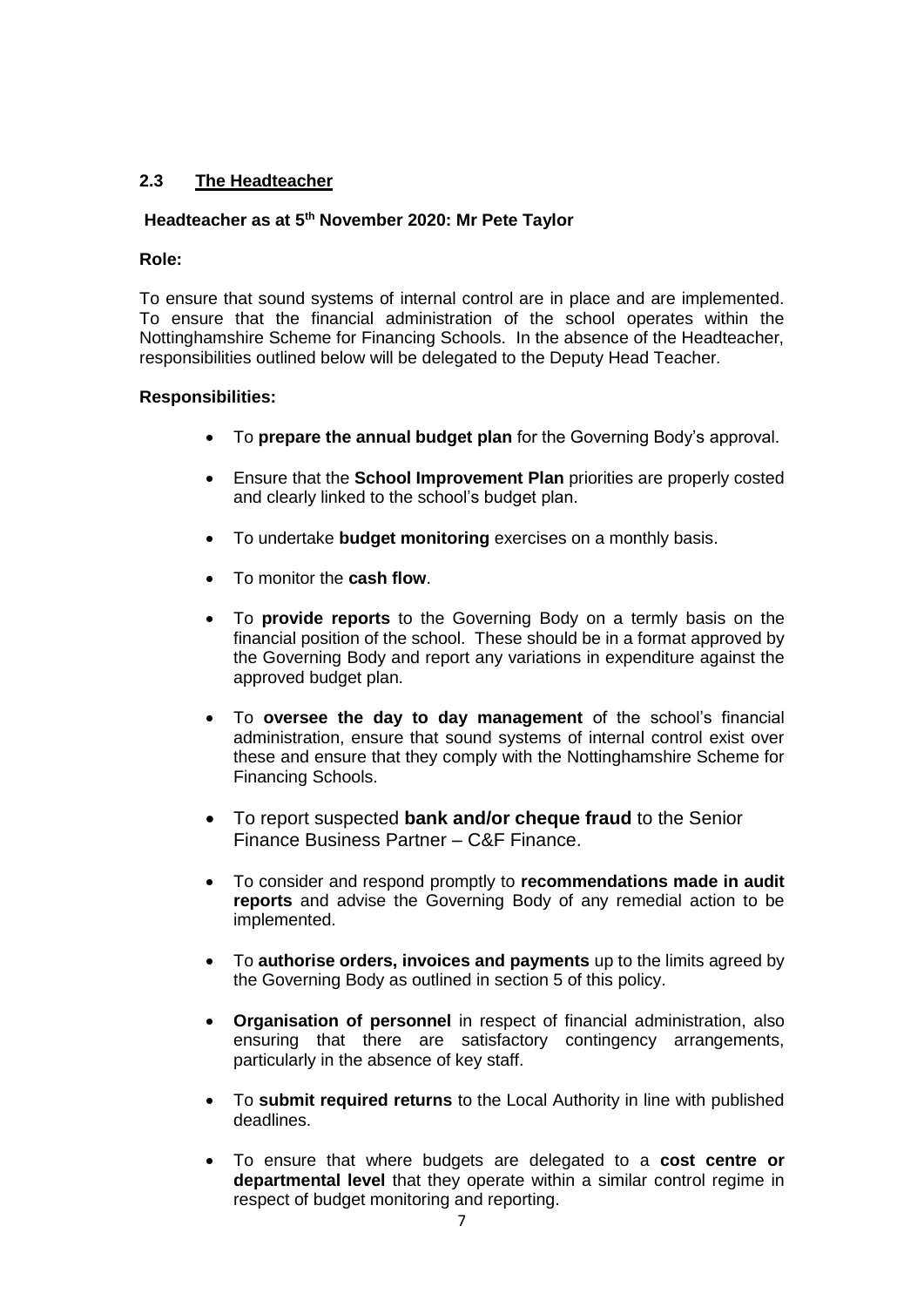#### **2.4 The Administrative Team**

#### **Structure as at 5 th November 2020***:-*

School Business Manager (Georgie Hickley); Administrative Assistant (Nicola Poxon); (Clerical Assistant) Michelle Chell

#### **Role**:

To implement the finance policy and procedures agreed by the Governing Body and Headteacher and to process financial transactions and activities in line with these; to maintain the school accounting system and to monitor the budget on a day to day basis.

#### **Responsibilities:**

- To undertake responsibility for the day to day administration of the schools' financial administration including:
	- Ordering goods
	- Authorising orders (up to limits of delegated authority)
	- Receiving goods
	- Processing invoices
	- Authorising invoices (up to limits of delegated authority)
	- Processing cheques to suppliers
	- Signing cheques (up to limits of delegated authority)
	- Payroll notifications and claims
	- Staffing returns
	- Monthly reconciliation of expenditure (pay and non-pay)
	- Banking of income
	- Maintenance of the petty cash account
	- Maintenance of the School Fund accounts (including receipts and payments)
- To provide monthly monitoring information to the Governing Body, Headteacher and Cost Centre budget holders.
- To submit returns required by the Local Authority by the prescribed deadlines as outlined in the LA Scheme for Financing Schools including the annual budget plan, re-forecast return, surplus balance (B02) return, monthly VAT reports*,* monthly REC1s, quarterly bank statements and un-reconciled transaction listings.
- To monitor the cash flow position of the school and report to the Headteacher on a regular basis.
- To assist the Headteacher in the preparation of the annual budget plan.
- To maintain the school accounts, reports and records in accordance with the Nottinghamshire Scheme for Financing Schools.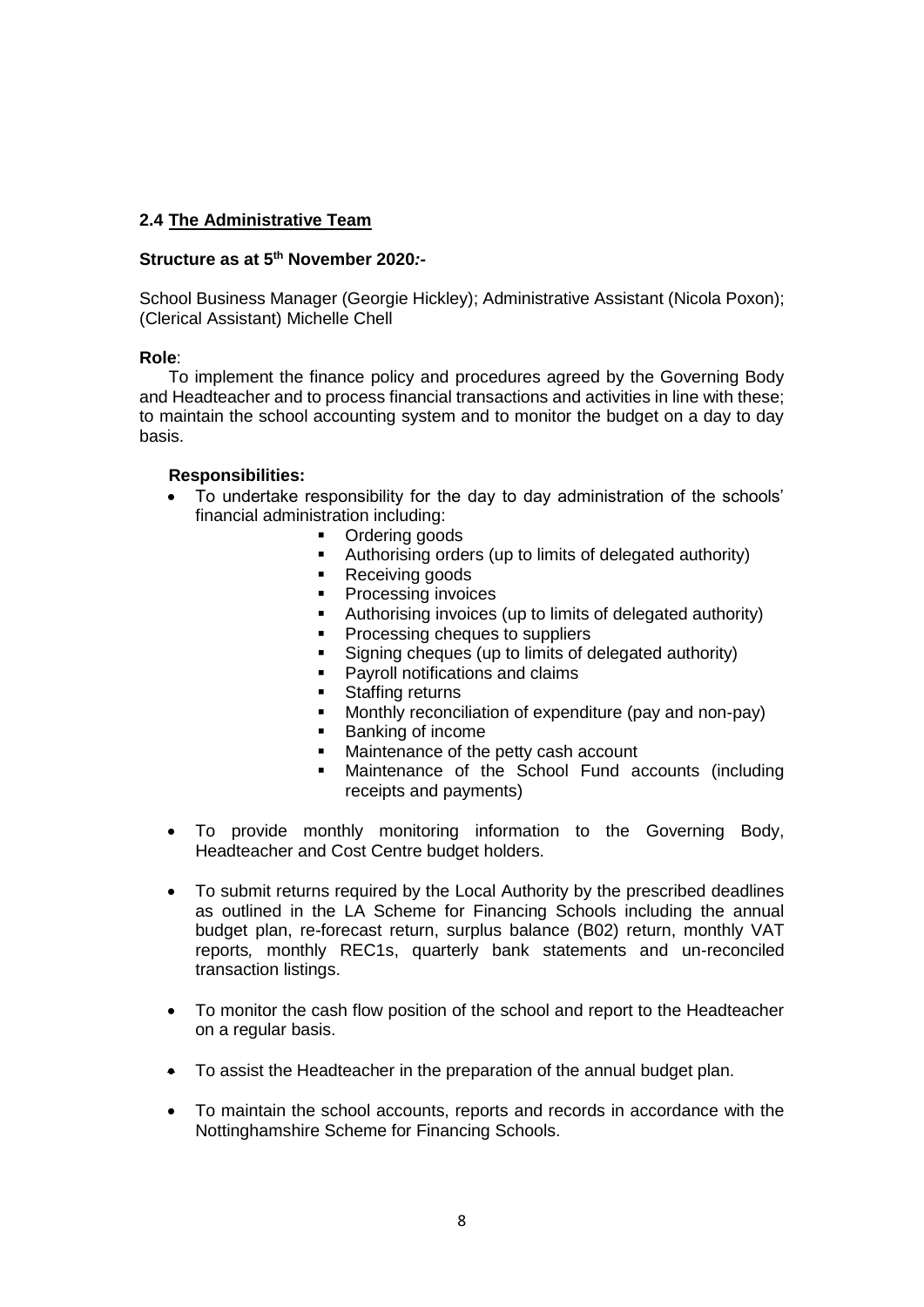• To maintain the school fund accounts in accordance with the Internal Audit Service publication 'Managing School Funds', and to prepare the annual school fund audit certificate.

# **2.5 Cost Centre Budget Holders**

# **Structure as at 5 th November** *2020*

The Staffing Structure is as the latest version on the school server

# **Role:**

To undertake the effective and efficient management of and to remain accountable for, the resources delegated to them by the Governing Body / Headteacher.

# **Responsibilities:**

- To undertake the day to day monitoring and control of budgets delegated to them.
- To ensure that any goods/services purchased from the delegated budget are done so in accordance with the schools financial management procedures and the Nottinghamshire Scheme for Financing Schools.

# **3 FINANCIAL PLANNING & BUDGET MONITORING**

3.1 The school has a written statement of its aims and objectives and this forms the basis for constructing budget plans.

3.2 The school has both medium term educational (School Improvement Plan) and budget plans which outline the areas of priority with regards to spending, showing how the use of resources is linked to the achievement of the school's goals.

3.3 The Headteacher will forward details of the draft budget to the Governing Body for timely consideration and approval before submitting the approved budget to the LA by 31<sup>st</sup> May each year. The Governing Body has established a formal procedure for planning the School Improvement Plan and the budget and has set out a timetable for the process.

| <b>Month</b> |           | <b>Staff</b>                                               | <b>Head Teacher</b>                                                 | <b>Governors</b>                                                                                                                   |
|--------------|-----------|------------------------------------------------------------|---------------------------------------------------------------------|------------------------------------------------------------------------------------------------------------------------------------|
|              | September | Review progress on<br>School Improvement Plan              | $\bullet$                                                           | Govs receive Period<br>4 report.                                                                                                   |
|              | October   | Agree annual<br>Curriculum targets                         | Review Period 6<br>$\bullet$<br>report                              |                                                                                                                                    |
|              | November  | Capitation<br>expenditure on-going                         | Mid-Year<br>٠<br>Reforecasting                                      | Govs receive Period<br>6 Report                                                                                                    |
|              | December  |                                                            | ٠                                                                   |                                                                                                                                    |
|              | January   | ٠                                                          | Review progress on<br>٠<br>Improvement Plan                         | Govs receive Period<br>8 report                                                                                                    |
|              | February  | Closing date for<br>orders                                 | Prepare paper on<br><b>Budget Income</b>                            |                                                                                                                                    |
|              | March     | <b>Submit Capitation</b><br>bids for Department<br>budgets | Set provisional<br>budget<br>Determine<br><b>Department Budgets</b> | F & GP note Period<br>10 report & Budget Income<br>report<br>Agree Services to<br>Schools expenditure and<br>key development items |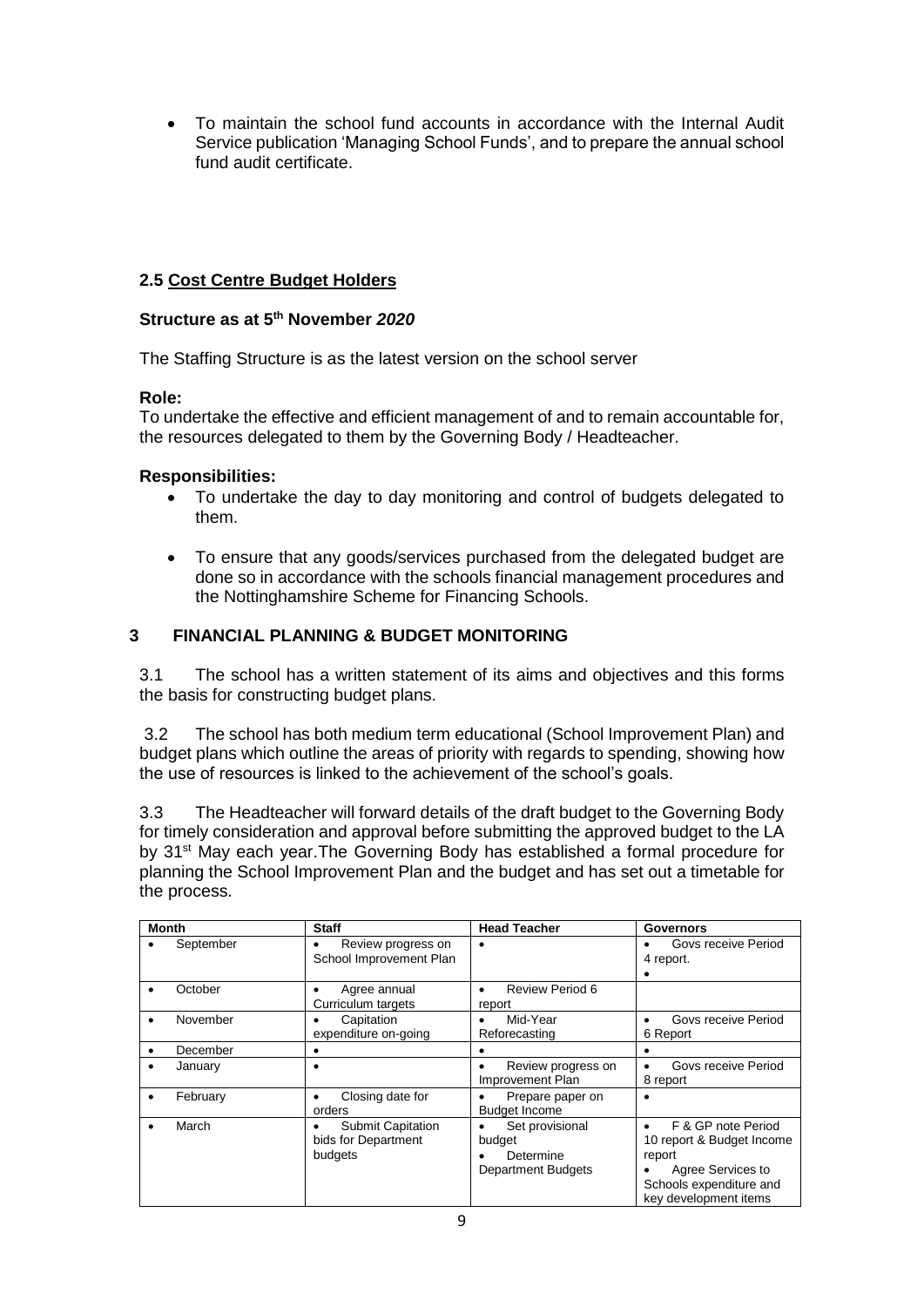| April | Begin new capitation<br>expenditure | <b>Issue Capitation</b><br>budgets            | Approve budget<br>٠<br>Full governors note<br>budget |
|-------|-------------------------------------|-----------------------------------------------|------------------------------------------------------|
| May   |                                     | Budget sent to<br><b>Finance Section</b>      | F& GP note Period<br>12 report & and BO2<br>report   |
| June  |                                     |                                               |                                                      |
| July  |                                     | Review progress of<br>School Improvement Plan | F & GP note Period<br>13 and new Period 3<br>reports |

3.4 The Headteacher will alert the Governing Body of any subsequent changes to the budget.

3.5 The Governing Body will monitor the budget to ensure that planned expenditure does not exceed the available budget allocation during budget reviews.

3.6 The Governing Body should report to the LA on the intended use of any balances as prescribed the Nottinghamshire Scheme for Financing Schools by 31<sup>st</sup> May each year.

3.7 The Governing Body should ensure that the main elements of the school's budget are subject to a periodic review to ensure that the school works within the principles of Best Value and that historic spending patterns are not repeated without challenge.

3.8 The School Business Manager will provide a report on expenditure, including items committed but not yet paid, and reconciled against Local Authority records, at each budget review meeting as shown on the timetable*.* This report should include details on any significant variances against the approved Budget Plan and where necessary any remedial action plans and monitor the expenditure on the initiatives set out in the School Improvement Plan.

3.9 The Headteacher is authorised by the Governing Body to appoint a budget manager for any department as appropriate within the school and may delegate the responsibility to spend within a department's annual budget allocation to the department's appointed budget manager.

3.10 The School Business Manager will provide department budget managers access to regular reports on spending and these will be reviewed with the Headteacher termly.

3.11 The School Business Manager will ensure that the Governing Body is made aware of any virements made over £5000.

3.12 The Headteacher and the Governing Body will assess the progress made against the stated objectives in the School Improvement Plan according to the timetable.

3.13 The Headteacher will periodically consult the Governing Body and relevant staff to ensure that the financial and management information issued is relevant, timely, reliable and understandable. This review will be conducted at least annually.

3.14 The Headteacher will report any proposal for policy changes which significantly affect the expenditure or income budgets at the next Finance and General Purposes Committee meeting.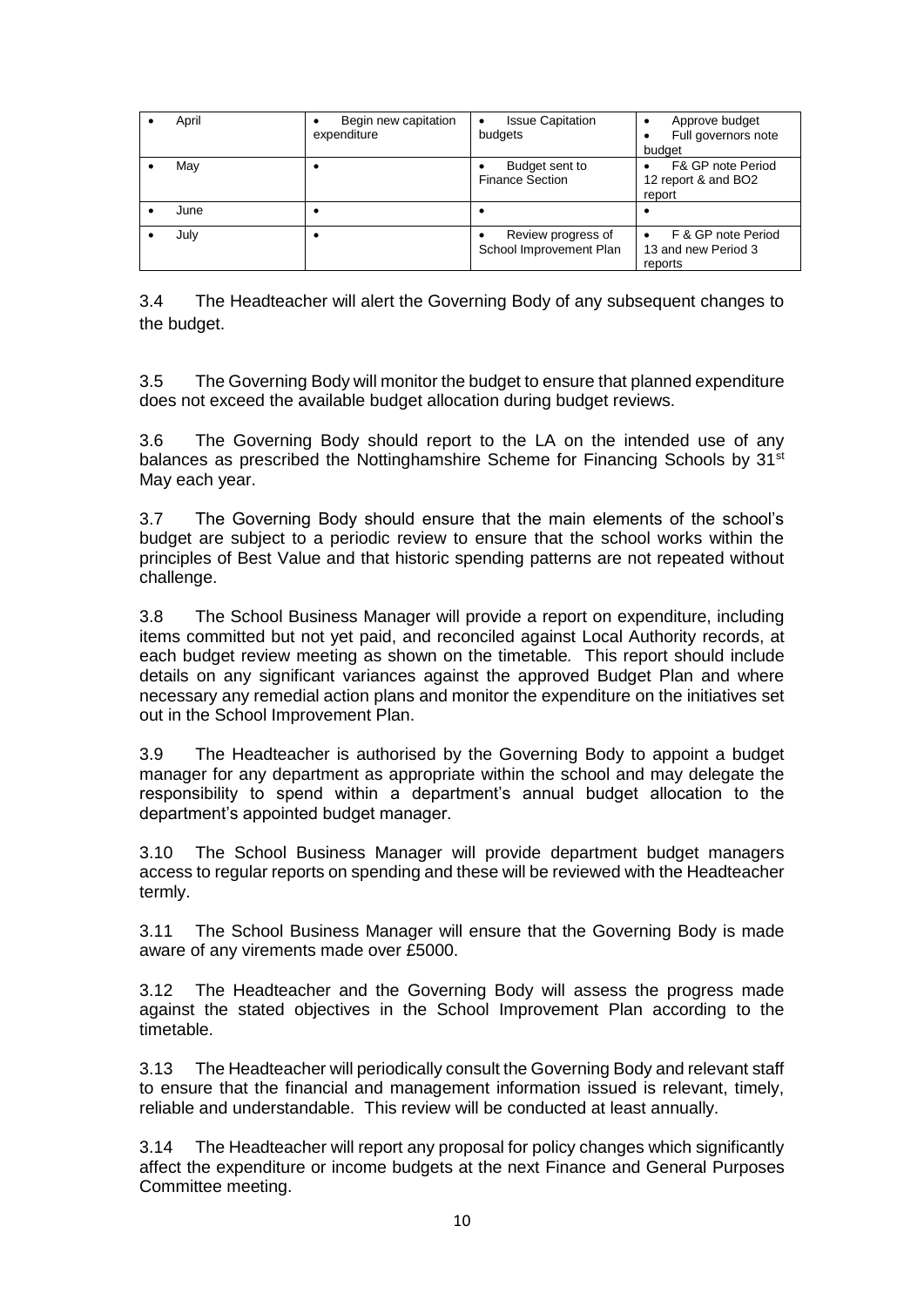# 4. **INTERNAL FINANCIAL CONTROLS**

4.1 The Governing Body will ensure that there are written descriptions of all the school financial systems and procedures. These should be kept up to date and all relevant staff trained in their use.

4.2 The Headteacher will ensure that appropriate cover is available in the absence of key personnel to ensure that financial control is maintained.

4.3 The Headteacher will ensure that as far as possible the duties of staff relating to financial administration are distributed so that at least two people are involved. The work of one person should act as a check on the work of the other. All checks should be fully documented.

4.4 The Headteacher will ensure that proper accounting records are maintained and held securely. Financial documents will be retained in accordance with the retention schedule.

4.5 An audit trail of all financial transactions will be maintained from original documentation to the accounting records, and vice versa.

4.6 Alterations to documents will be made clearly in permanent ink, initialled and dated. The use of correction fluids or erasure of information is not permitted.

4.7 Accounting records will be properly and securely maintained and access to these will only be permitted to authorised staff. The Headteacher will determine which school employees are authorised to access the records.

4.8 The Headteacher will ensure that expenditure from ring fenced sources of funding are used for their intended purposes and are identifiable within the school accounts and supporting records.

4.9 The Governing Body should ensure that a professional internal audit takes place on the financial arrangements of the school at least every 5 years. Schools will be notified by S&F Finance by February each year if they are scheduled for an audit in the next financial year.

4.10 The internal audit provider selected must be CCAB qualified, have all relevant insurances and professional indemnities and carry out their work in compliance with the Sector Internal Audit Standards.

4.11 Where a provider other than NCC Internal Audit Services is chosen, the details of the organisation selected must be notified to C&F Finance. A copy of the final audit report and the school's responses to the recommendations made must also be forwarded to C&F Finance.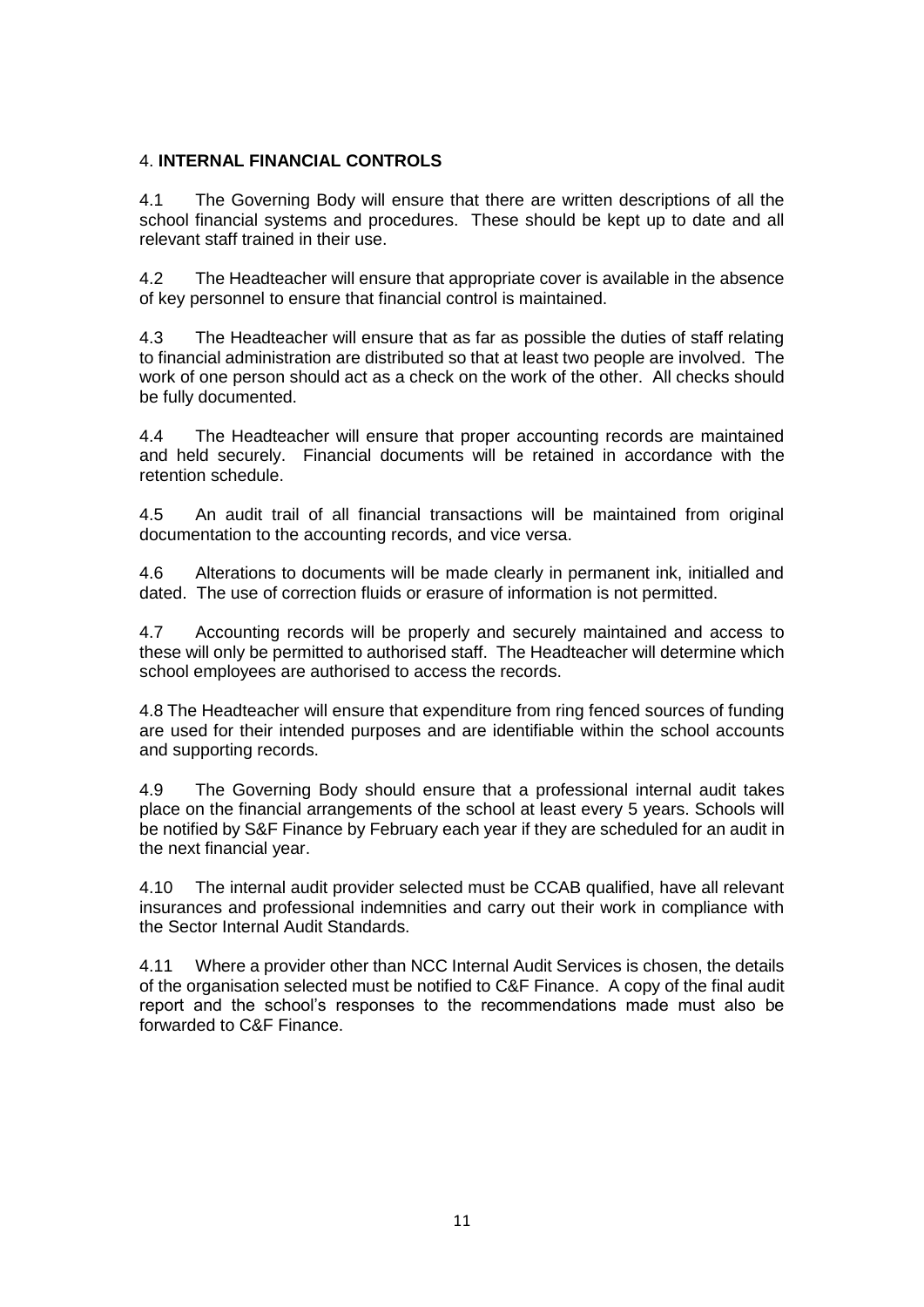# 5 **PURCHASING**

5.1 Before any orders are placed, the person responsible for placing the order will ensure that the school is achieving value for money. Consideration will be given to price, quality and fitness for purpose.

5.2 The financial limits of delegated authority as approved by the Governing Body for entering into commitments and ordering goods and services are as detailed below:-

| <b>Headteacher</b>                 | £10,000 | (Previously £20,000) |
|------------------------------------|---------|----------------------|
| <b>Deputy Headteacher</b>          | £5000   |                      |
| <b>School Business Manager</b>     | £2000   |                      |
| <b>Departmental Budget Holders</b> | £250    |                      |
| <b>Site Manager</b>                | £400    |                      |

5.3 Expenditure above the Headteacher's delegated authority, but below £25,000 must be approved by the Finance & GP Committee and formally recorded in the minutes of the meeting.

5.4 All orders must be signed by an authorised member of staff per the list in section 5.2 subject to their authorised delegated level other than where the expenditure has been approved by Governors and their approval formally recorded in the minutes. The signatory should be satisfied that the goods or services ordered are appropriate and necessary, that there is adequate budgetary provision and that quotation / tendering procedures have been followed.

5.5 All intended purchases with an estimated value of £25,000 or more must be awarded by one of the following methods:-

- open competitive tendering by an advertisement in at least one local newspaper and an appropriate trade journal;
- selective tendering from at least three recognised sources known to be suppliers of the goods and/or and services in question;
- such other arrangements made with the prior written approval of the Chief Executive and the Corporate Director, Environment & Resources.

All intended purchases or contracts for supplies and services with an estimated value above £181,302 (determined as at 31st January 2018) or more must be advertised in the Official Journal of the European Union. Advice should be obtained from NCC Corporate Procurement in order that the relevant European Directives are complied with.

5.7 All contracts, orders and purchases with an estimated value of £25,000 or more will be subject to a decision of the full Governing Body and recorded in the minutes of the meeting.

5.8 Purchases or contracts with an estimated value of between £5,000 and £25,000 can be awarded by one of the methods described above or by inviting at least 3 alternative written offers or quotations. In circumstances where obtaining 3 quotations is impractical the reasons for not following these procedures must be reported to the Governing Body and recorded in the minutes of the meeting.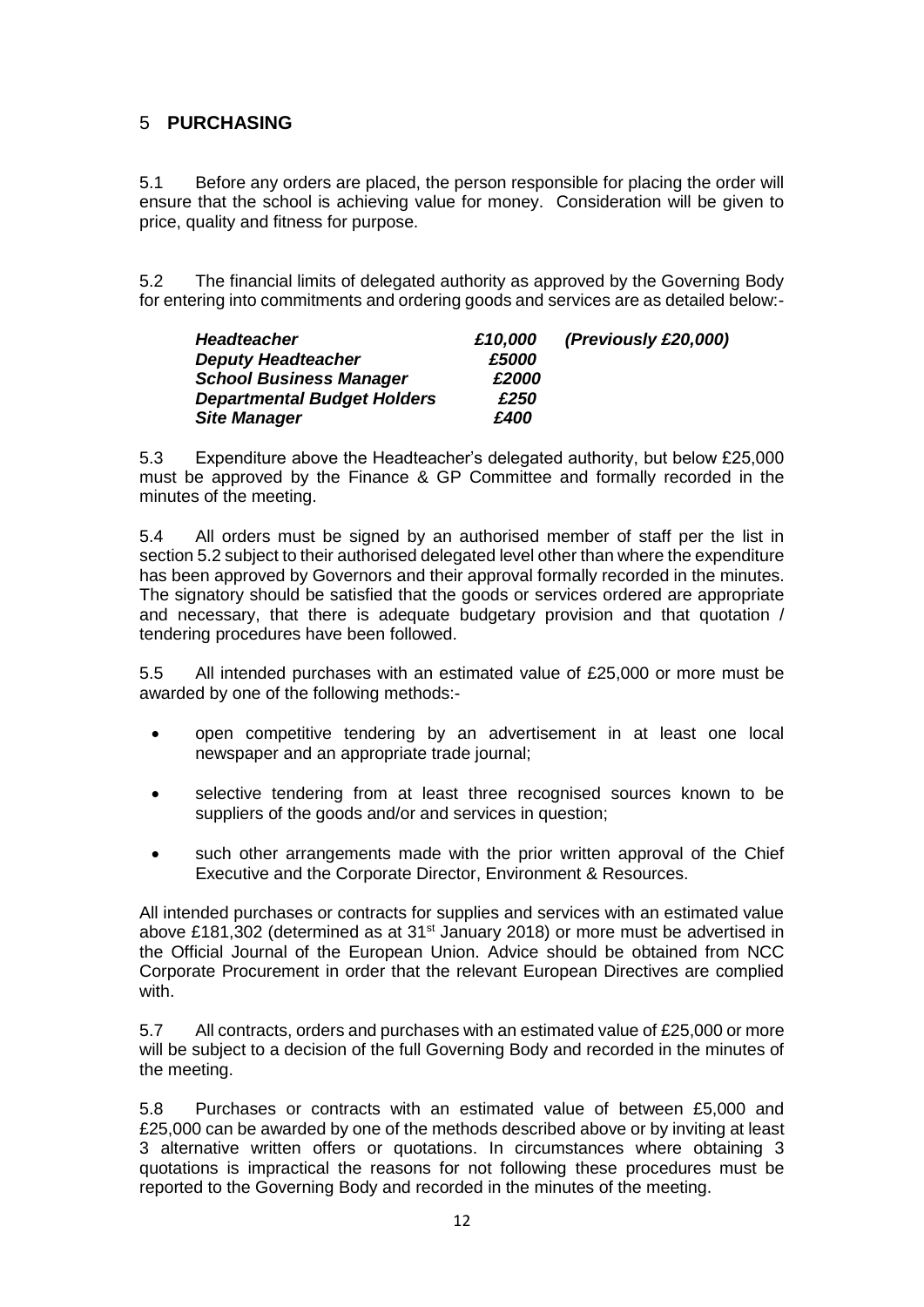5.9 For purchases of less than £5,000, the Governing Body will make the most suitable arrangements for the ordering of works, goods and services or disposal of equipment and goods but will obtain alternative offers or quotations wherever possible.

5.10 The Governing Body will be informed of all instances where a quotation has been accepted that is not the lowest or most financially advantageous option available. This will be recorded in the minutes of the meeting.

5.11 The purchasing of works, goods or services can be entered into without the tendering or quotation procedures described above if the order or contract is placed with a department of the County Council.

5.12 Purchase orders should be raised for all works, goods and services (with the exception of utilities, rents, rates, petty cash payments, credit/debit card payments, Direct Debits and Biller Direct payments). Purchase orders should be raised before contacting the supplier to place an order to ensure financial commitments are recorded in the school's accounting system. Where urgency requires a telephone order, this should be subject to the procedures outlined above and an order raised at the earliest opportunity as confirmation to commit the expenditure.

5.13 When an order is placed, the value should be committed against the appropriate budget heading on the schools financial system so that it is included in budget monitoring reports.

5.14 If a purchase order has not been raised at the time an order is placed staff should not raise an order after the invoice has been received in school. These invoices should be entered on the school's financial system as a non-order invoice.

5.15 Official orders will only be used for goods and services provided to the school. Individuals are not permitted to use official orders to obtain goods or services for their private use.

5.16 The School Business Manager will ensure that goods and services are checked on receipt to ensure that they match the order. Wherever possible, the person responsible for checking the goods or services should not be the same person who orders the goods and processed the invoice. The checking procedure should be recorded on the order/delivery note and passed to the person responsible for processing invoices.

5.17 The School Business Manager will ensure that payments are only made to a supplier once the goods or services have been received and checked and confirmed as being satisfactory, and on receipt of a proper invoice which has been received, checked, coded and certified for payment.

5.18 The limits of delegated authority as approved by the Governing Body for **authorising invoices** for payment are as detailed below. There is no limit set for the Headteacher as control over the level of authorisation has already been applied in the ordering process as identified in section 5.2 and 5.3 **PROPOSED** 

| <b>Head teacher</b>            | £10,000 |  |
|--------------------------------|---------|--|
| <b>Deputy Head teacher</b>     | £5000   |  |
| <b>School Business Manager</b> | £2000   |  |
| <b>Site Manager</b>            | £400    |  |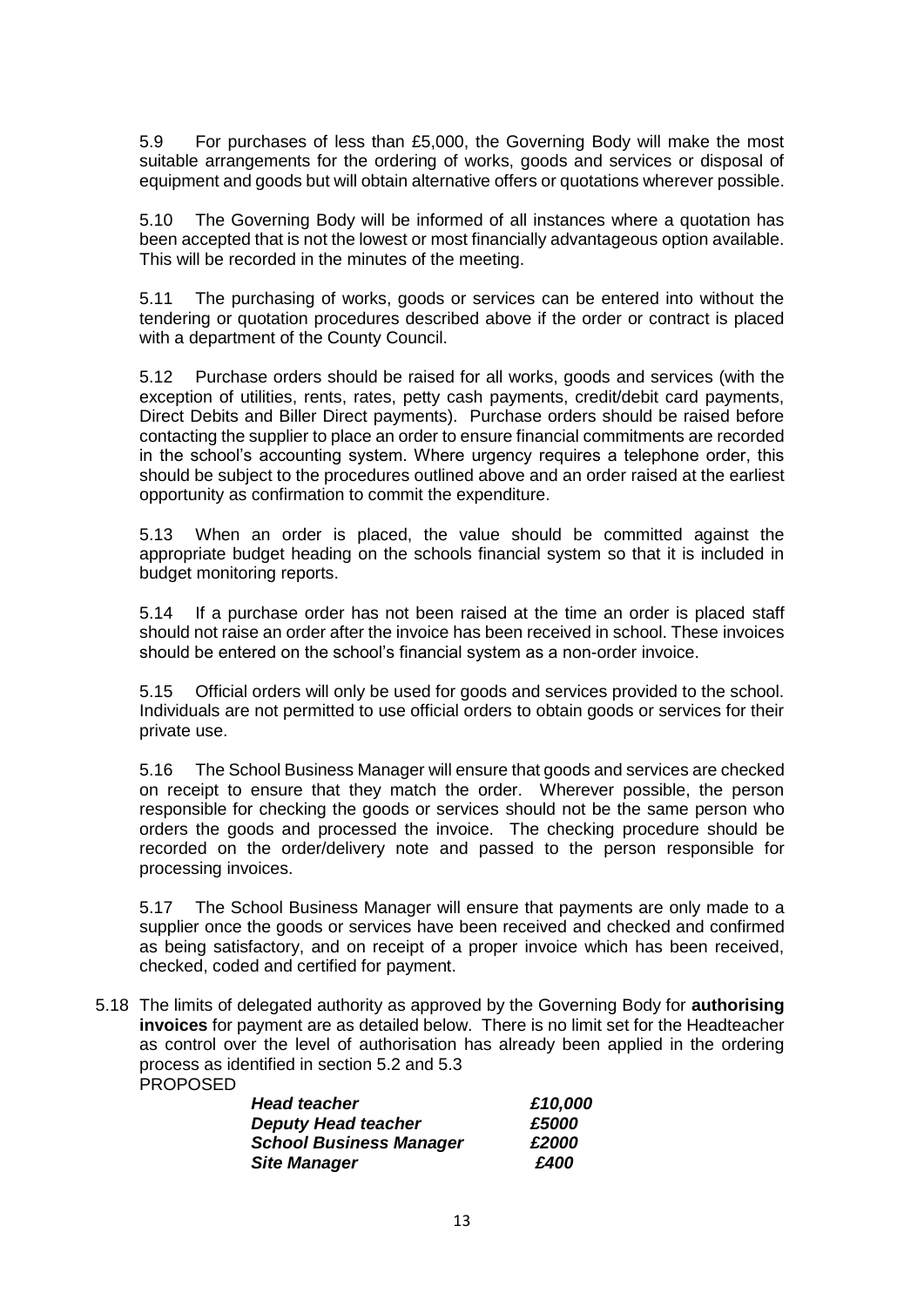5.19 Wherever possible, the authorisation of an invoice should not be performed by a person if they have also authorised the order and checked the receipt of goods or services.

5.20 All cheques raised require two signatures and these must be employees of the school. As outlined in the school's bank mandate all cheques in excess of £5,000 must be signed by the Headteacher. There is no limit set for the Headteacher as control over the level of authorisation has already been applied in the ordering process as identified in section 5.2 and 5.3. The financial limits of delegated authority as approved by the Governing Body for **signing cheques** are detailed below:-

| <b>Head teacher</b>             | £10,000 |  |
|---------------------------------|---------|--|
| <b>Deputy Headteacher</b>       | £5,000  |  |
| <b>School Business Manager</b>  | £10,000 |  |
| <b>Administrative Assistant</b> | £1,000  |  |

#### *Ensure that the cheque signatories detailed above agree with those detailed on your current bank mandate.*

5.21 For details on the use of purchase cards and BACS please see section 7 – Banking Arrangements.

# **6 INCOME**

6.1 The Governing Body will determine a charges and remissions policy detailing the instances where charges will be made, voluntary contributions requested, or where goods or activities are available free of charge.

.

6.2 All lettings will be authorised by the Head Teacher in accordance with the charging policy agreed by the Governing Body. Proper records should be kept of all lettings and the income due from these.

6.3 The School Business Manager is responsible for ensuring that, whenever possible, the responsibility for identifying sums due to the school is separated from the responsibility for collecting and banking such sums.

6.4 Invoices will be issued promptly by the School Business Manager following the delivery of the service. This period of time will not exceed 30 days. Wherever possible, income should be collected in advance of the letting or service taking place.

6.5 Official, pre-numbered receipts will be issued for all income collected from external sources by the School Business Manager. These will be traceable to the record of the banking.

6.6 All receipts and other records of income will be securely retained.

6.7 All cash and cheques will be held securely to safeguard against loss or theft. The amount of money held at any one time will not exceed the amount covered by the schools insurance policy.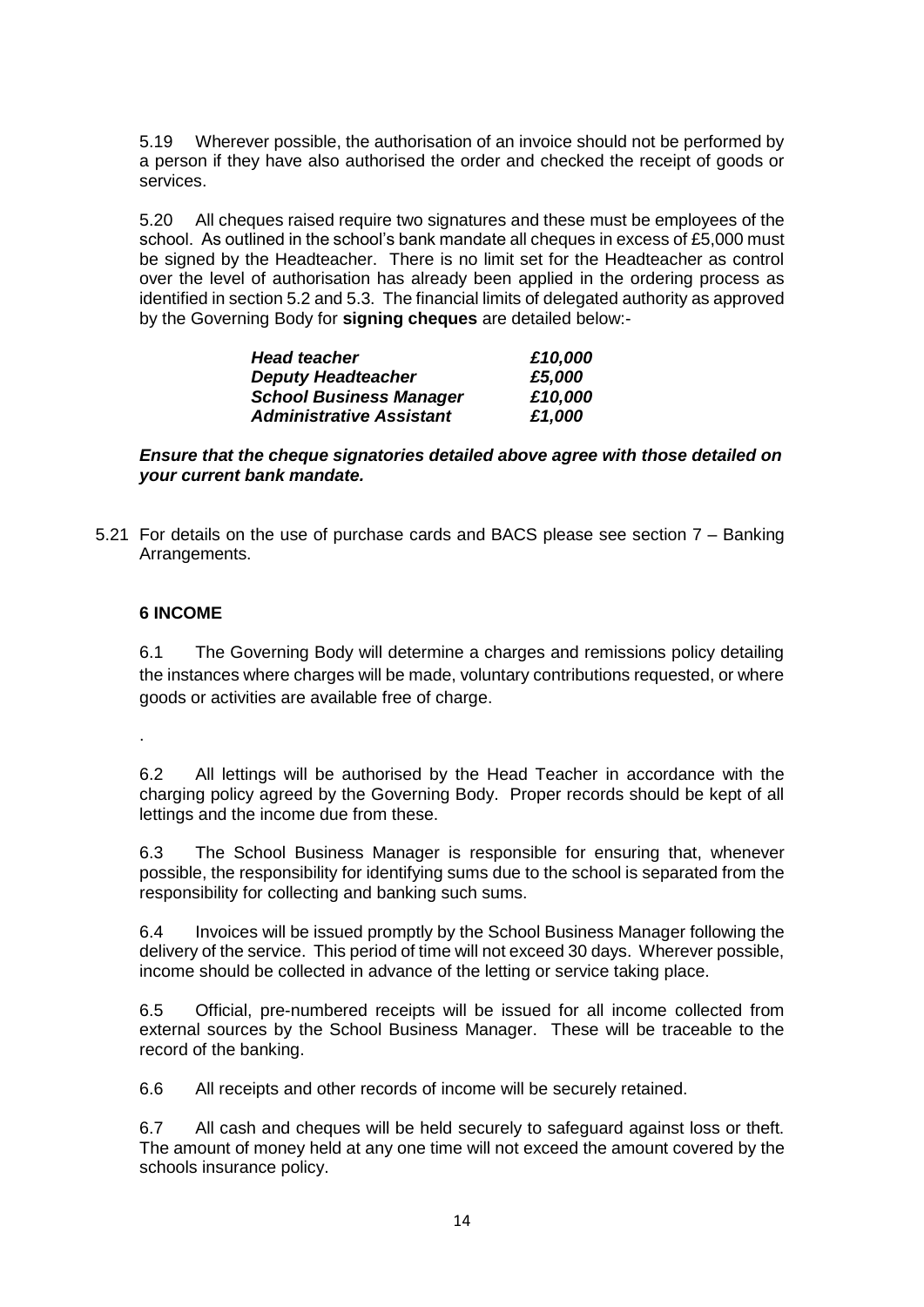6.8 All monies will be paid into the relevant bank Lloyds Bank account**,** promptly and in full. Where a school closure period exceeds 24 hours, all significant income should be banked prior to this.

6.9 The Governing Body does not permit the encashment of personal cheques from income collections or the use of income collections to make payments.

6.10 The School Business Manager is responsible for ensuring that monthly reconciliation takes place between the income collected and the sums deposited at the bank. This reconciliation should be fully documented and available for inspection when required.

6.11 Debts will be written off in accordance with section 2.1.6 of the Nottinghamshire Scheme for Financing Schools. The Governing Body will be informed of any such debts prior to them being written off. A record of any sums written off will be maintained.

6.12 The Headteacher will ensure that any transfers of money between staff are recorded and signed for.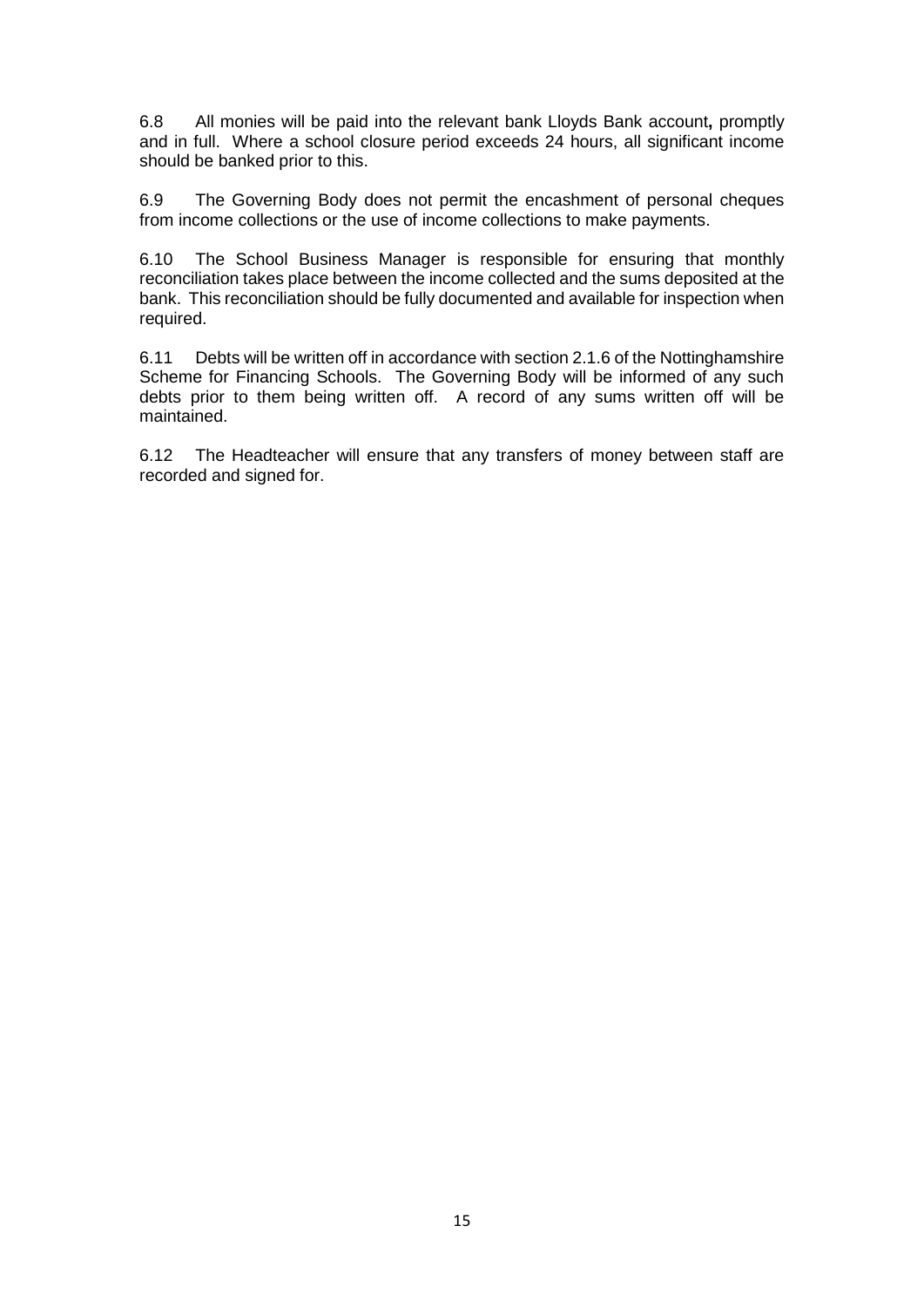# **5 BANKING ARRANGEMENTS**

7.1 The Headteacher will ensure on behalf of the Governing Body that the operation of the school bank account (including the use of direct debits and debit / credit cards) is in accordance with section 3 – 'Instalments of budget share; banking arrangements' and Annex E – 'Local Bank Account Scheme Regulations' of the Nottinghamshire Scheme for Financing Schools available on the School's Portal.

7.2 The Headteacher will ensure that appropriate steps are taken to reduce the risk of bank / cheque fraud occurring or minimise the potential loss if this has already occurred in line with the guidance produced by the Schools Finance team on Wired (Wired Communities/CFCS Finance Public Health and Schools)/Document Library/Schools/ Bank Account Scheme/Other).

7.3 The School Business Manager will ensure that bank statements are obtained on at least a monthly basis and reconciled against the school financial system and relevant accounting records. Bank reconciliations will be signed as evidence of completion.

7.4 The Headteacher or nominated person will certify the monthly bank reconciliation and countersign the relevant reports as evidence that the checks have taken place.

7.5 Where possible, the person responsible for undertaking the bank reconciliation will not be responsible for the processing of receipts or payments.

7.6 Supporting vouchers will be made available to cheque signatories to safeguard against inappropriate expenditure.

7.7 Only manuscript signatures are to be used (i.e. not stamps or facsimile) and cheques should not be pre-signed.

7.8 Cheques will be held securely when not in use.

7.9 The Headteacher will maintain a list of all bank and building society accounts held by the school and a list bank mandate of authorised signatories for each of these.

7.10 The School Business Manager will ensure that the school's cash flow is regularly monitored to ensure that the account does not become overdrawn.

#### **Credit Card Usage**

7.11 The school has a credit / debit card which has been set up and is used in accordance with Section 3 of the Local Bank Account Scheme Regulations (Annex E of the LA Scheme for Financing Schools). The use of the card has been approved by the Governing Body and formally recorded in the minutes of the relevant meeting.

7.12 The authorised users of the card and their financial limits of delegated authority (including monthly spend restrictions) are outlined below:-

| <b>Head teacher</b>        | £1000 |
|----------------------------|-------|
| <b>Deputy Head teacher</b> | £500  |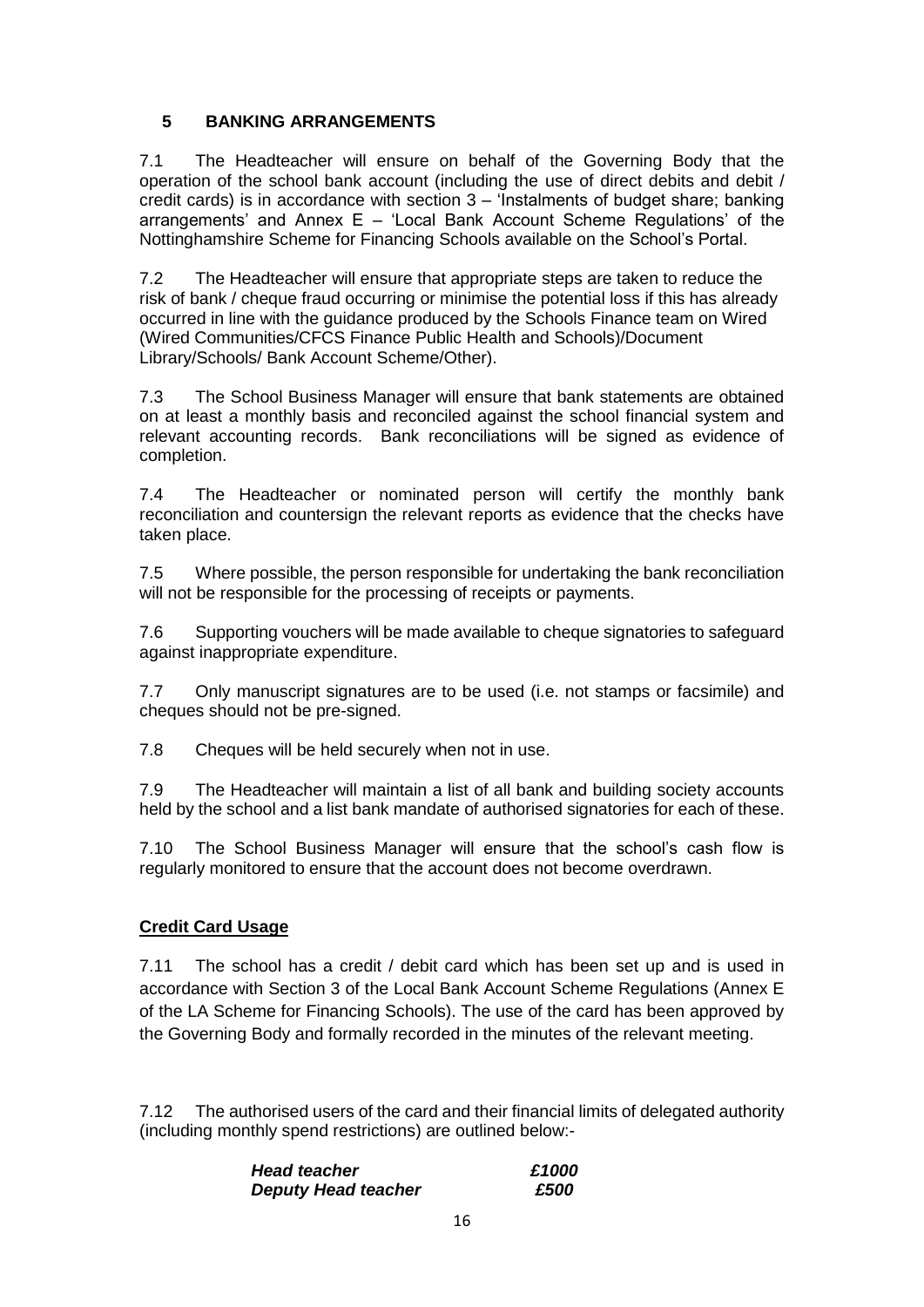#### *Assistant Head Teacher £500 School Business Manager £500*

7.13 The issue and control of the card(s) is managed independently by the School Business Manager and hereafter referred to as the Card Manager. At BHPS, currently two cards are held in the school safe with use controlled by the School Business Manager and Head Teacher.

7.14 All credit cards are held securely when not in use within the school in a secure location where there is limited access, namely the office safe.

7.15 Any misuse of the card outside of the conditions of use will result in the immediate withdrawal of access to the card from the user. The Headteacher will take appropriate action in line with the County Council's financial regulations.

7.16 The loss of any cards will immediately be reported to the bank and Card Manager.

7.17 If the cards are no longer required or the cardholders leave the school they shall be returned to the Card Manager to be destroyed and should be cancelled with the bank.

7.18 Cards will not be used for the withdrawal of cash through any ATM or cash back facilities. In exceptional circumstances cash may be withdrawn with **prior**  approval of the Headteacher.

7.19 School credit cards must not be used for personal purchases.

7.20 The use of school credit cards for ordering goods and services shall operate in conjunction with the principles of best value.

7.21 The credit card(s) should not be used until confirmation has been made with the relevant budget holder that there is budget available under the budget heading to cover the cost of the proposed expenditure. Confirmation should also be sought that there are sufficient balances in the bank account prior to the use of cards.

7.22 A record of expenditure incurred together with supporting vouchers or receipts should be maintained by the cardholder, including a valid VAT receipt where relevant. These should be submitted to the Budget Manager for the purpose of checking payments made.

7.23 Any credit card balances should be cleared in full by the due date.

- 7.24 FMS and the school bank account are set up to allow payments to suppliers to be made by BACS. This has been set up in accordance with Section 4 of the Local Bank Account Scheme Regulations (Annex E of the LA Scheme for Financing Schools).
- 7.25 The limits of delegated authority for raising and authorising BACS payments will be the same as for signing cheques, as set out in section 5.20 of this policy.
- 7.26 The roles of inputting a BACS payment to the banking software and authorising the payment must be carried out by two separate individuals, each acting within the limits of their own delegated authority. The roles of inputter and authoriser will be assigned as: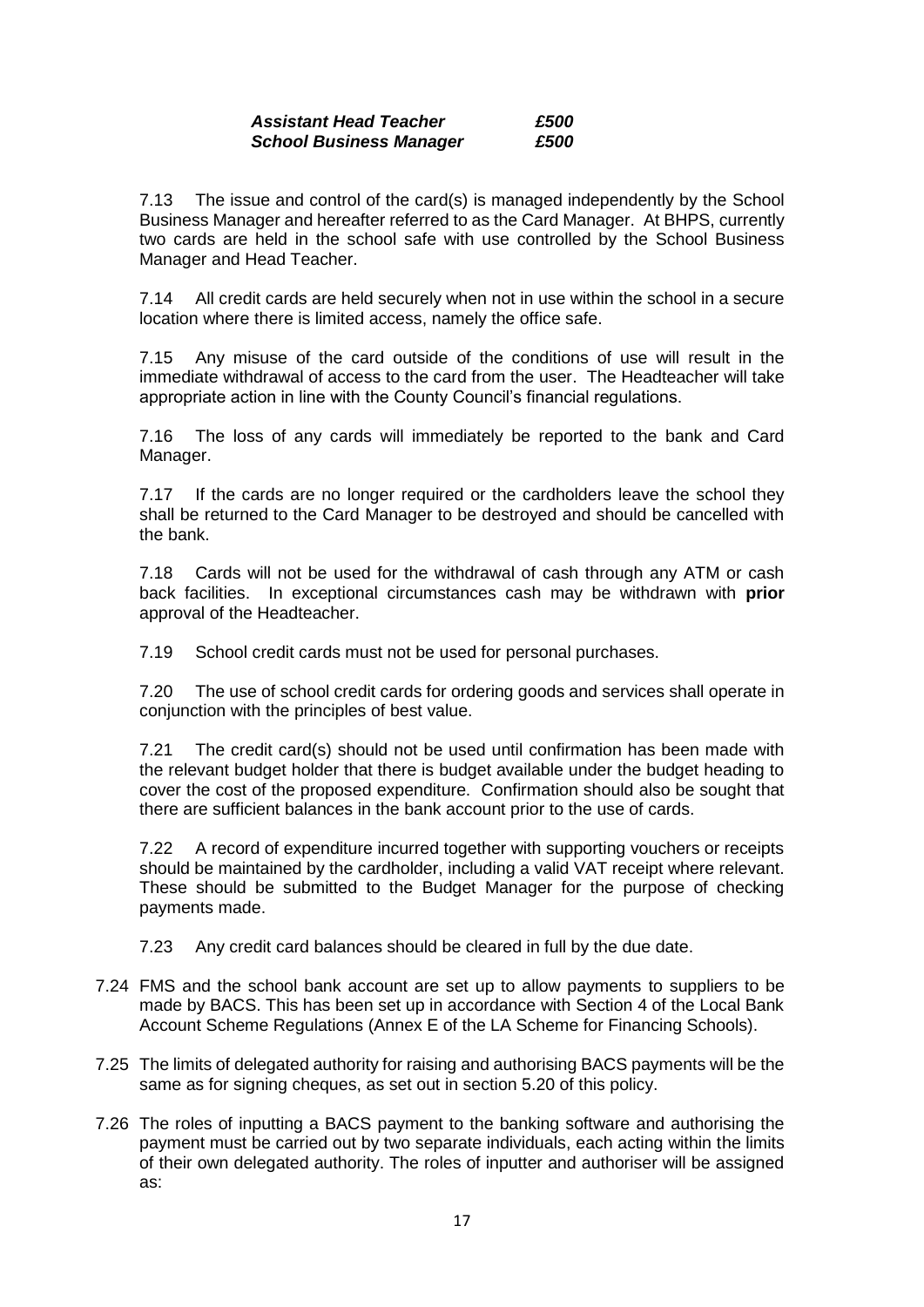*Headteacher Authoriser (limit £10,000)*

*Business/Office Manager Inputter (limit £10,000)*

# *8* **PERSONNEL AND PAYROLL**

8.1 The Governing Body has established procedures for the administration of personnel activities, including appointments, terminations and promotions. These can be found in the Recruitment and Selection Procedures recommended by the LA on the Schools' Portal.

8.2 The Headteacher will ensure that the duties of authorising appointments, making changes to conditions or terminating the employment of staff are separated from the duties of processing payroll notifications and claims wherever possible.

8.3 The Head teacher will ensure that all processes in relation to completing, checking and authorising any documents and claims related to appointments, terminations of employment and expenses are carried out by more than one person.

8.4 Details of staff able to authorise any documents and claims should be forwarded to the school's payroll provider.

8.5 The Headteacher will ensure that personnel records are kept securely and only authorised personnel have access to them.

8.6 All payments to individuals should be made through the payroll system except where a self-employment has been completed and the Headteacher is satisfied from reading the guidance that the contract is one of self-employment.

8.7 The Headteacher will ensure that regular payroll checks are carried out on payroll transactions against the schools documentation on staffing to ensure they match.

#### *9* **PETTY CASH**

9.1 No petty cash account is held for the school budget.

## **10 VAT AND TAXATION**

The Headteacher will ensure that all staff involved in the financial administration procedures within the school are aware of the current VAT and income tax regulations in accordance with section 7 of the Nottinghamshire Scheme for Financing Schools.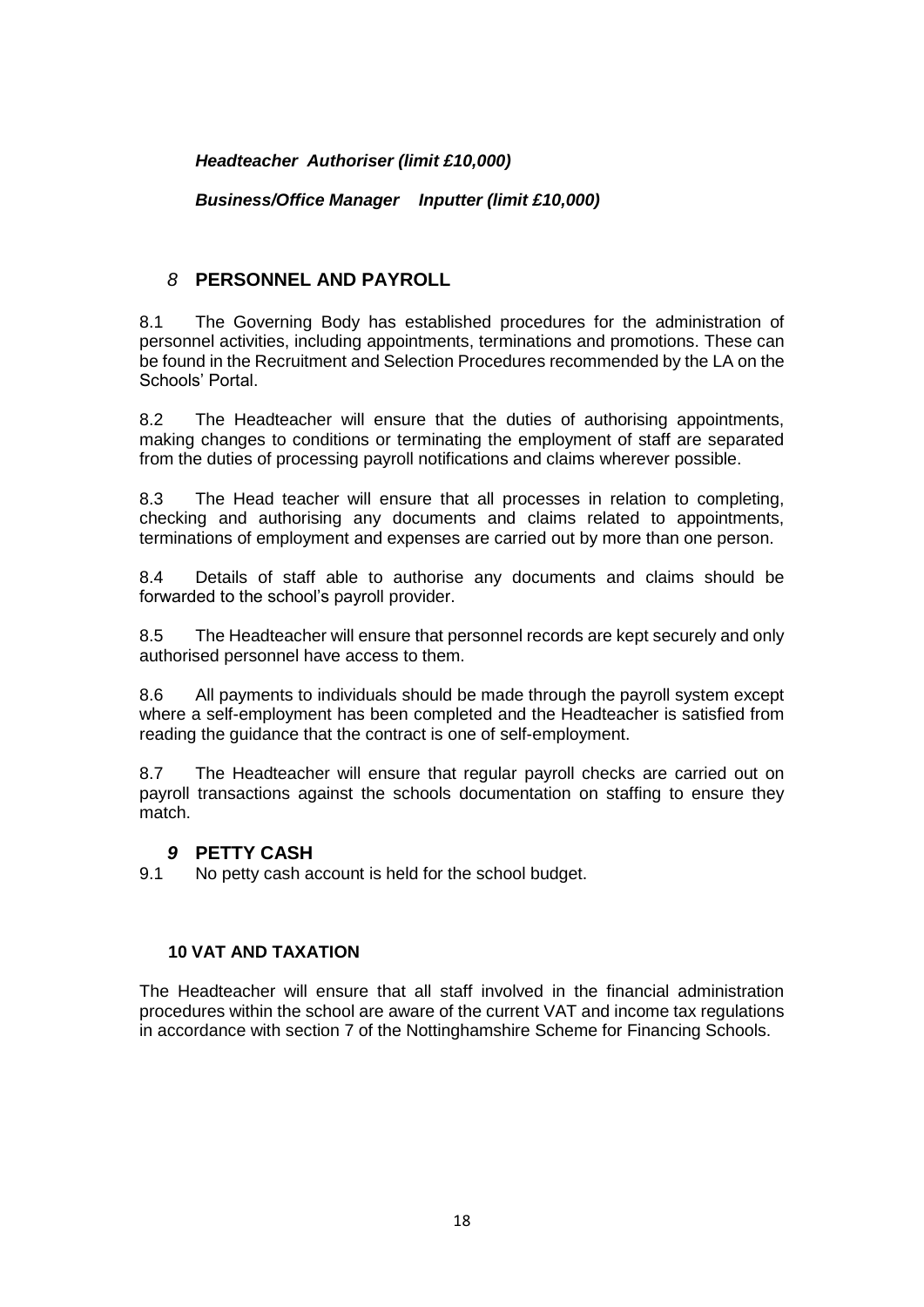# **11 SECURITY OF ASSETS, STOCK AND OTHER PROPERTY**

11.1 The Headteacher is responsible for ensuring that assets, stock, cash and other property belonging to the school is kept in safe custody.

11.2 The Headteacher will ensure that an inventory is maintained of all portable and desirable items. This will include details of serial numbers, make and model where applicable. All such items will be security marked as being the property of the school.

11.3 An annual check of the inventories against items physically held will be undertaken by an independent person and documented. All discrepancies identified on this check will be investigated and reported to the Governing Body.

11.4 Where school property is loaned to staff or pupils and taken off site it will be recorded in a loans of equipment register. This will include the date of the loan, return and signature of the person borrowing the equipment. Any such loans should be authorised by the Head Teacher**.**

11.5 If any assets, stock or other property are surplus, obsolete, damaged, not traceable or stolen, the governing body will authorise the write-off and sale or disposal in accordance with section 2.1.4 of the Nottinghamshire Scheme for Financing Schools.

11.7 Safes and secure cupboards/cabinets will be kept locked, the keys removed and held in a secure location as determined by the Headteacher. The safe operates with a security code known only by the Headteacher, Business Manager and administration assistant.

# **12 INSURANCE**

12.1 The Governing Body will ensure that adequate insurance is taken out to cover risks to which the school is exposed. The school currently places its insurance arrangements with the County Council. An annual review of all risks will be conducted to ensure that an appropriate level of cover is maintained.

12.2 The Governing Body will review all risks not covered by the County Council on an annual basis and determine whether additional cover should be taken out.

- 12.3 The Headteacher will ensure that the Risk and Insurance Team is notified of all new risks, additions and alterations which require insurance or affect the school's existing insurance arrangements.
- 12.4 No indemnity will be given to any third party without the written consent of the Group Manager – Assurance (The Group Manager responsible for the Risk and Insurance Team).

12.5 The Headteacher will ensure that the Risk and Insurance Team is immediately informed of any accident, loss or other incident that may give rise to an insurance claim.

12.5 The Governing Body will ensure that the insurance cover purchased covers the use of school property whilst off school premises.

# 13 **DATA SECURITY**